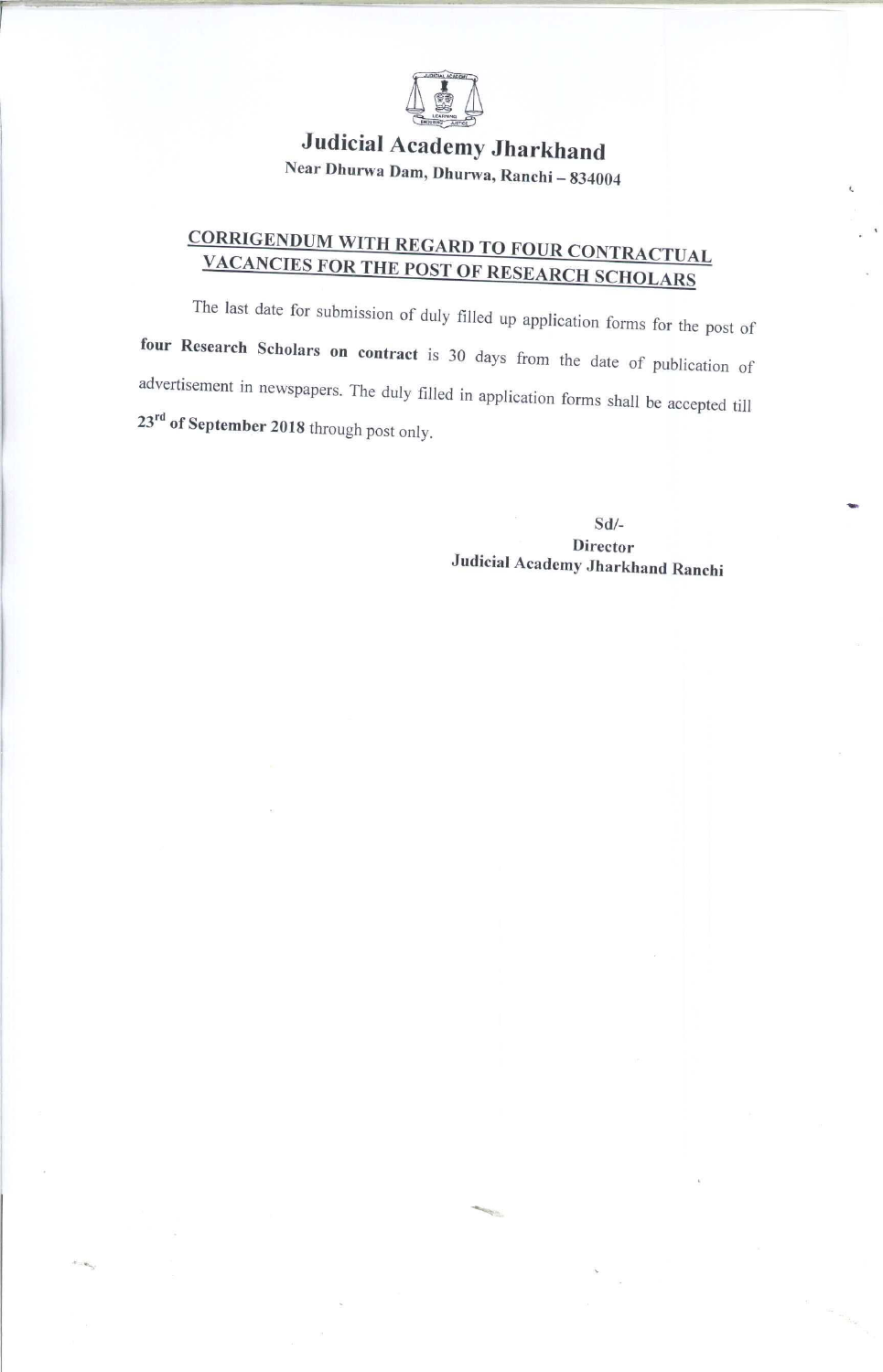#### 8/25/2018

# ht epaper

sue rowing and today ne nas<br>made all of us proud," said<br>Amrik, Sukhmeet's father.<br>Another rower from Punjab's<br>Thatthi Bhai village in Moga.<br>Bhagwan Singh, won bronzein **KKII** the ears ess ter's s to double sculls.

 $\triangle$ 

|                                           | ARCHERY<br>Recurve mixed team1/8<br>eliminations: India lost to<br>Mangolia 4-5.                                                                                                 |
|-------------------------------------------|----------------------------------------------------------------------------------------------------------------------------------------------------------------------------------|
| xin-                                      | Compound mixed team QF:<br>India lost to Iran 153-155.                                                                                                                           |
| heof<br>lver                              | ARTISTIC<br><b>GYMNASTICS</b>                                                                                                                                                    |
| the<br>n of                               | Men's vault final: Yogeshwar<br>Singh failed to qualify.                                                                                                                         |
| Min-<br><b>ken</b>                        | Women's balance final: Dipa<br>Karmakar finished 5th                                                                                                                             |
| con-<br>Dro-                              | BADMINTON                                                                                                                                                                        |
| nost<br>ara-<br>iire.<br>have<br>four     | Men's singles 32: Kidambi<br>Srikanth lost to Vincent Wong<br>Wing of Hong Kong 21-23,<br>19-21; HS Prannoy lost to<br>Kantaphon Wangcharoen of<br>Thailand 12-21, 21-15, 15-21. |
| the<br>like<br>bunt<br>ame<br>van.<br>div | Women's doubles round of<br>16: Ashwini Ponnappa/N Sikki<br>Reddy beat Mei Kuan Chow/<br>Meng Yean Lee of Malaysia<br>21-17, 16-21, 21-19.                                       |

DAVING

k.

Unfortunately, the most antic-<br>ipated contest at the Palembang<br>Shooting Complex did not live up<br>to expectations as Manu, after giving hope in the qualification

anead of her before a poor last shot of 9.6 ended her hopes of a better medal.<br>Poor luck plagued Heena all

Hindustan Times e-Paper

through as she scraped into the

start to avoid enmination and keep moving up. Just 0.1 points separated Heena, the Gold Coast<br>Commonwealth Games silvermedallist in air pistol, and the

abie to appr.<br>well," said F flying to (<br>Korea)forth ships on Au

Sign in

| Congratulations<br>Rohan Bopanna              | <b>Judicial Academy Jharkhand</b><br>Near Dhurwa Dam, Dhurwa, Ranchi - 834004<br>Judicial Academy Jharkhand. Ranchi invites application from<br>eligible candidates to fill up the existing four purely contractual<br>vacancies for the post of Research Scholar in the<br>consolidated pay of Rs. 50,000/- per month for one year. |              |  |  |  |
|-----------------------------------------------|--------------------------------------------------------------------------------------------------------------------------------------------------------------------------------------------------------------------------------------------------------------------------------------------------------------------------------------|--------------|--|--|--|
| Divij Sharan                                  |                                                                                                                                                                                                                                                                                                                                      |              |  |  |  |
|                                               | SI. No. Nomenclature of the posts                                                                                                                                                                                                                                                                                                    | No. of posts |  |  |  |
|                                               | Research Scholar (Constitutional Law)                                                                                                                                                                                                                                                                                                | 01           |  |  |  |
|                                               | Research Scholar (Civil Law)<br>$\mathcal{L}$                                                                                                                                                                                                                                                                                        | 01           |  |  |  |
|                                               | Research Scholar (Criminal Law)<br>$\ddot{\ddot{\textbf{z}}}$                                                                                                                                                                                                                                                                        | $\mathbf{H}$ |  |  |  |
| IndianOil stars                               | Research Scholar (Corporate and other Law).                                                                                                                                                                                                                                                                                          | 01           |  |  |  |
| shine for India<br>YEAR OF TRUST<br>IndianOil | The details regarding posts & procedure of applying are<br>available in Academy website www.ja.harkhand.in The last date<br>of receiving application shall be 21days from the date of<br>publication of this advertisement.<br>Sdl-Director<br>Letter No. 1343/JAJ<br>Judicial Academy Jharkhand Ranchi<br>Date - 24/8/2018          |              |  |  |  |

# Thumbnails

Bookmarks

Page: 30(26) - 31(27) of 54 Click and Drag mouse to move the lens / Double click to close the zoom lens ttp://paper.hindustantimes.com/epaper/viewer.aspx

© PressReader  $1/1$ 

 $\sim \sigma_{\rm bkg}$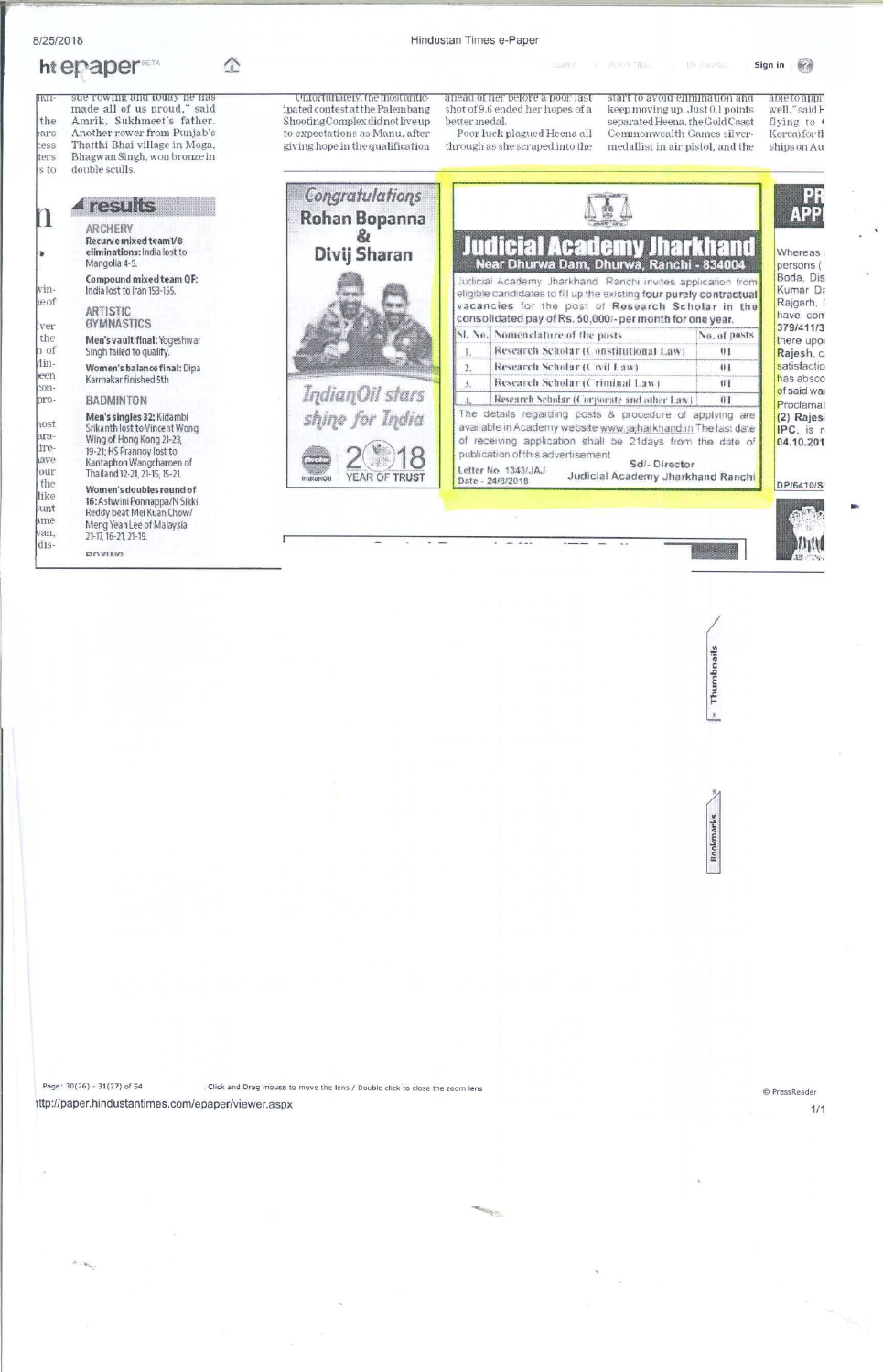## Judicial Academy Jharkhand Near Dhurwa Dam, Dhurwa, Ranchi – 834004

Applications are invited from eligible candidates to fill up the existing the following four purely contractual vacancies for the post of Research Scholar in the consolidated pay of Rs. 50,000/- per month.

| <b>Sl. No.</b> | Nomenclature of the posts                  | No. of<br>posts |
|----------------|--------------------------------------------|-----------------|
| 1.             | Research Scholar (Constitutional Law)      | 01              |
| 2.             | Research Scholar (Civil Law)               | 01              |
| 3.             | Research Scholar (Criminal Law)            | $_{01}$         |
| 4.             | Research Scholar (Corporate and other Law) |                 |

- 1. Each candidate should submit his/her application (in the prescribed format given below) addressed to the Director, Judicial Academy Jharkhand, Near Dhurwa Dam, Dhurwa, Ranchi- 834004, by Registered/Speed Post only. The last date for receipt of application is one month from the date of advertisement.
- 2. Research Scholars shall be engaged purely on temporary contractual basis initially for a term of one year with extension for further period of one year at a time on satisfaction of the Governing Body for a maximum period upto five years, which shall not entail person concerned to claim any regular appointment.
- 3. Premature discharge of the assignment given to Research Scholars at least one month notice or one month remuneration in lieu thereof.
- 4. Method of Selection : On the basis of the academic result (50 marks), Interview and Domain Knowledge (50 marks). Only 10 to 15 times candidates of vacancy shortlisted on the basis of academic results shall be called for interview.
- 5. Examination Fee : Every candidate shall pay Rs. 500/- as fee through Demand Draft to be drawn in the name of Director, Judicial Academy Jharkhand.
- 6. Age: Maximum 30 years as on the date of advertisement.
- 7. Qualification : Candidate must be LL.M from recognized university.
- 8. Disqualification : The candidate should not be involved in any criminal case, whether convicted or against whom criminal trial is pending or any case of moral turpitude.
- 9. Honorarium / Pay : Consolidated honorarium of Rs. 50,000/- per month without any dearness or other allowance / perquisite shall be paid to the Research Scholars . Proportionate reduction of honorarium shall be made for unauthorized absence.
- 10. Attendance and Leave : The Research Scholar shall be entitled of one casual leave on completion of one calendar month, and unavailed casual leave will accumulate, uptill calendar year. The Director, Judicial Academy to grant casual leave and permission to leave headquarter.
- 11. Duties of Research Scholars : The Research Scholars shall be acting under the direct control of the Director, Judicial Academy and shall perform all such academic and research jobs as may be assigned to him which will include:
	- (i) Preparation of study materials.
	- (ii) To conduct search and research on topics as desired by the Judicial Academy /Hon'ble Court.
	- (iii) To search out case laws, articles, papers and other relevant material required in discharge of Judicial / administrative work.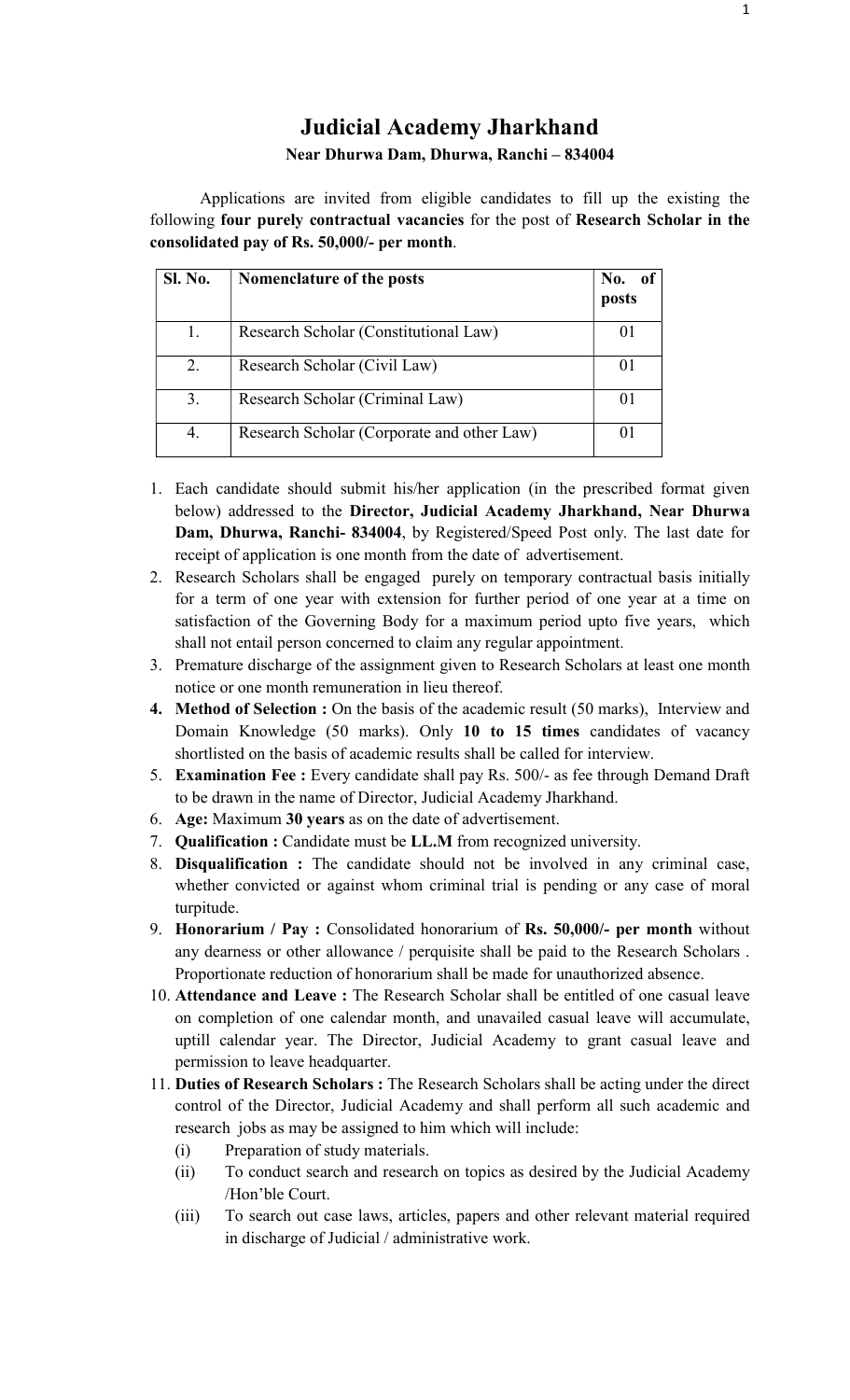- (iv) To conduct empirical and doctrinal research relating to Administration of Justice and Justice dispensation.
- (v) The Research Scholars will not accept any other assignment during the term of his contract as Research Scholar.

#### Enclosures:

Candidates are required to enclose :

- 1. Self Attested photocopy of Matriculation Certificate in proof of Date of Birth.
- 2. Self Attested photocopy of certificates and mark-sheets from matriculation/ $12<sup>th</sup>$ onwards in support of their qualifications. Originals should not be sent along with the application but these must be produced at the time of test/ interview.
- 3. Self Attested photocopy of work experience, if any.
- 4. Original Bank Draft of Rs. 500/- (Five Hundred only) drawn on any Nationalized Bank payable at Ranchi in favour of Director, Judicial Academy Jharkhand payable at Ranchi towards the payment of Fee.
- 5. Three recent self attested passport size photographs should be affixed on the application form.
- 6. One self addressed envelope of 10 x 4.1/2 cm) bearing postage Stamp of Rs. 25 (Rupees Twenty Five only).

#### Important:

- 1. Application is to be filled up only in English.
- 2. The appointment will be made strictly from the Panel of successful candidates prepared on the basis of merit.
- 3. The information regarding schedule of the interview and venue will be communicated through admit card by post and email . If however any candidate does not receive the admit-card, he/she may contact the undersigned at least two days before the scheduled date of interview. The Authority reserves the right to cancel the candidature of any candidate at any stage if found unfit and in that case no claim for issuance of admit card or for return of fee shall be entertained.
- 4. The name and address of the candidate must be mentioned on the overleaf of the Demand Draft.
- 5. Incomplete application not confirming to the aforesaid prescribed requirements shall be rejected and no further communication will be entertained in this regard.
- 6. On the envelope containing the application form the words "Application for the post of Research Scholar (Constitutional Law) / (Civil Law) / Criminal Law) / (Corporate and other Law)" (whichever is applicable) must be written.
- 7. The Applications received after the last date of receiving the application shall be liable to be rejected and claim of any refund shall not be entertained.
- 8. The Authority shall not be responsible for any postal delay and no claim shall be entertained by the Authority based upon postal delay.
- 9. In case of any inadvertent mistake in the process of selection which may be detected any stage even after the issue of appointment letter, the Academy reserves the right to modify/withdraw/cancel any communication made to the candidate.
- 10. In case of any dispute/ambiguity that may occur in the process of selection, the decision of the Academy shall be final.
- 11. Candidates should send self-attested copies of certificates and mark-sheets from matriculation onwards in support of their qualifications. Originals should not be sent along with the application but these must be produced at the time of test/ interview.
- 12. The Academy reserves the right not to fill up any of the vacancies advertised if the circumstances so warrant.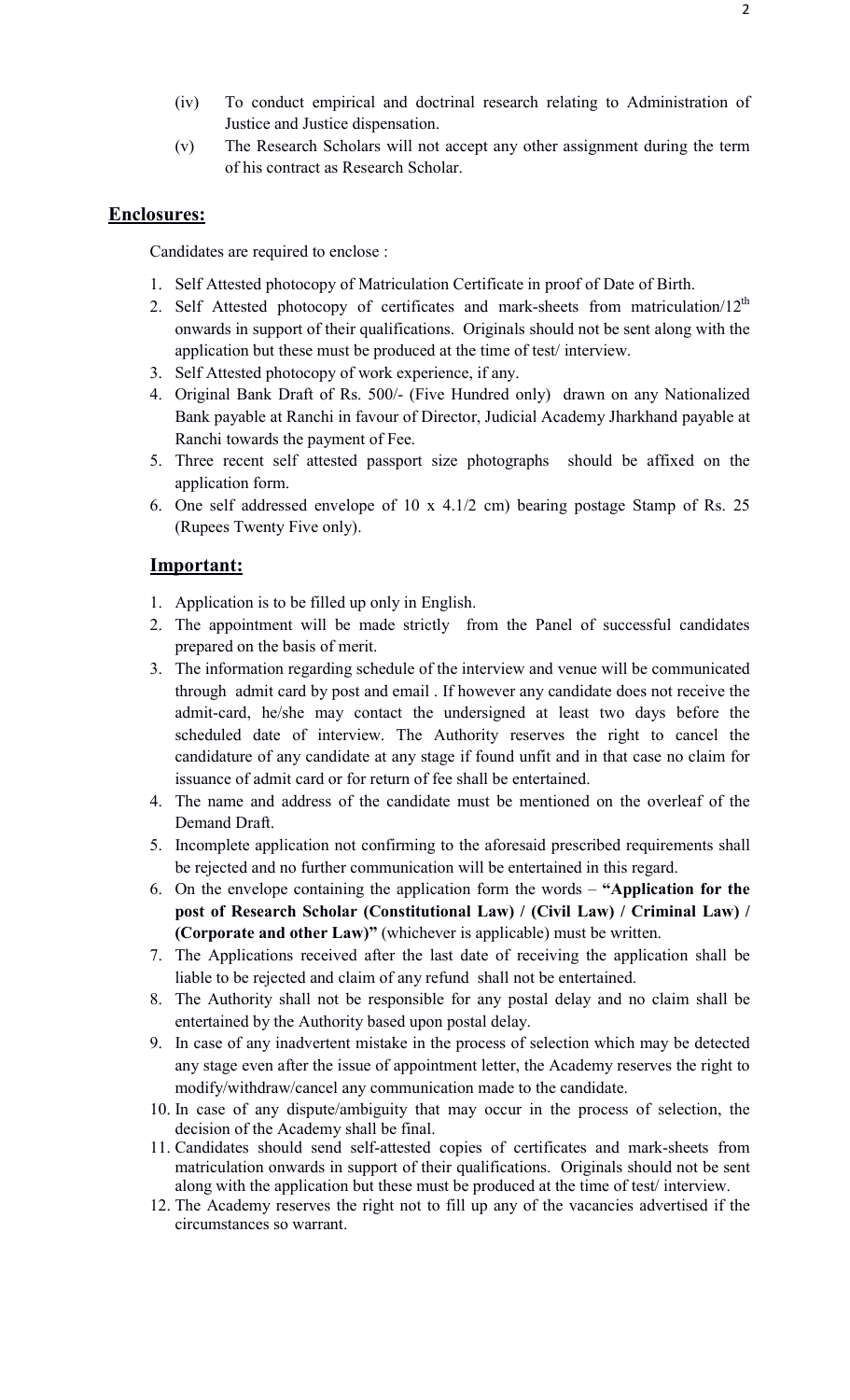- 13. Application fees once paid shall not be refunded under any circumstance.
- 14. The Academy shall verify the documents submitted by a candidate at any time at the time of appointment or during the tenure of the service. In case, it is detected that the documents submitted by the candidates are fake or the candidate has a clandestine background and has suppressed the said information, then his/her services shall be terminated.
- 15. Persons in employment should route their application through proper channel.
- 16. No TA/DA for attending the interview is admissible.

**Director** Judicial Academy Jharkhand Ranchi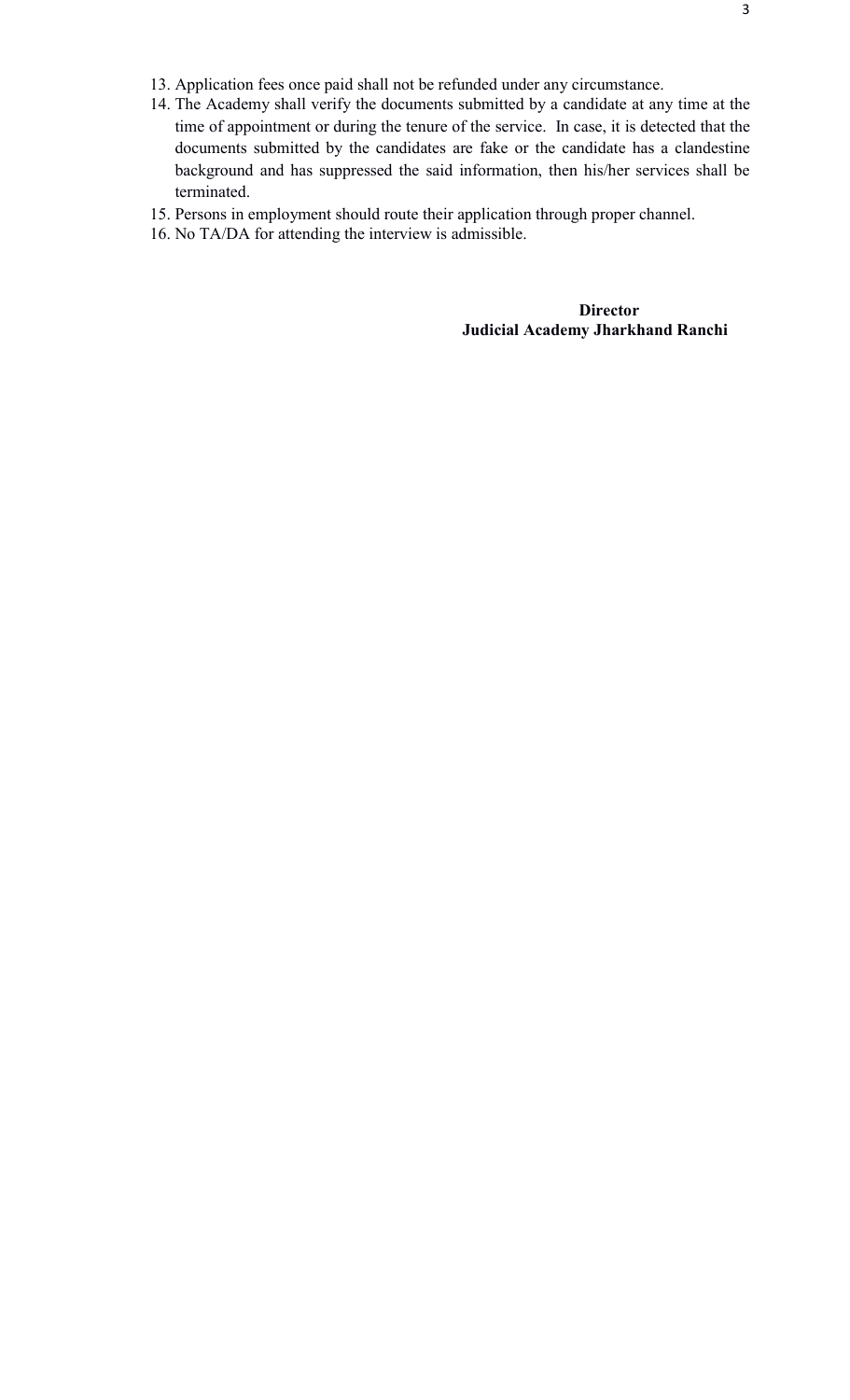# **FORMAT**

### Application for the post of ……………………

(Application form should be filled in capital letters)

| 1. Name of the applicant                    |  |
|---------------------------------------------|--|
| 2. Father's /Husband's Name                 |  |
| 3. Address for communication, with Pin Code |  |
| 4. Permanent Address                        |  |
| 5. Email Id                                 |  |
| 6. Mobile No. / Phone No.                   |  |
| 7. Date and Place of Birth                  |  |
| 8. Age as on date of advertisement          |  |
| 9. Marital Status (Married / Unmarried)     |  |

- 10. Nationality : the state of the state of the state of the state of the state of the state of the state of the state of the state of the state of the state of the state of the state of the state of the state of the state
- 11. Educational & professional Qualifications :

| <b>Examination</b>  | Name of the | Year           | of $\frac{9}{6}$ of Marks | Grade/          | <b>Subjects</b> |
|---------------------|-------------|----------------|---------------------------|-----------------|-----------------|
| <b>Class/Passed</b> | Board/      | <b>Passing</b> |                           | <b>Division</b> | studied         |
|                     | university  |                |                           |                 |                 |
| Matriculation /     |             |                |                           |                 |                 |
| 10 <sub>th</sub>    |             |                |                           |                 |                 |
| $10+2/$             |             |                |                           |                 |                 |
| Equivalent          |             |                |                           |                 |                 |
| B.A/B.Sc/B.Com      |             |                |                           |                 |                 |
| /B.A.               |             |                |                           |                 |                 |
| LL.B                |             |                |                           |                 |                 |
| LL.M                |             |                |                           |                 |                 |
| M.Phil.             |             |                |                           |                 |                 |

| <b>Examination</b>                          |           | <b>Name</b> | of | Year               | <b>of</b> | $\frac{0}{0}$ | <b>of</b> | Grade/          | <b>Subjects</b> |
|---------------------------------------------|-----------|-------------|----|--------------------|-----------|---------------|-----------|-----------------|-----------------|
| <b>Class/Passed</b>                         |           | the Board/  |    | <b>Passing</b>     |           | <b>Marks</b>  |           | <b>Division</b> | studied         |
|                                             |           | university  |    |                    |           |               |           |                 |                 |
| Ph.D (if<br>pursuing<br>provide<br>details) | Submitted |             |    | Date<br>submission | of        |               |           |                 |                 |
|                                             | Awarded   |             |    | Date<br>Award      | of        |               |           |                 |                 |
| D.Sc/D.Litt                                 |           |             |    |                    |           |               |           |                 |                 |

| <b>Exams passed</b> | <b>Subject</b> | Roll No. | Year | <b>Position</b> |
|---------------------|----------------|----------|------|-----------------|
| <b>JRF</b>          |                |          |      |                 |
| <b>NET</b>          |                |          |      |                 |
| <b>SLET</b>         |                |          |      |                 |

- 12. Special qualification if any :
- 13. Applicant's area of specialization : (Specialization must be relevant to the area(s) listed in the notification)